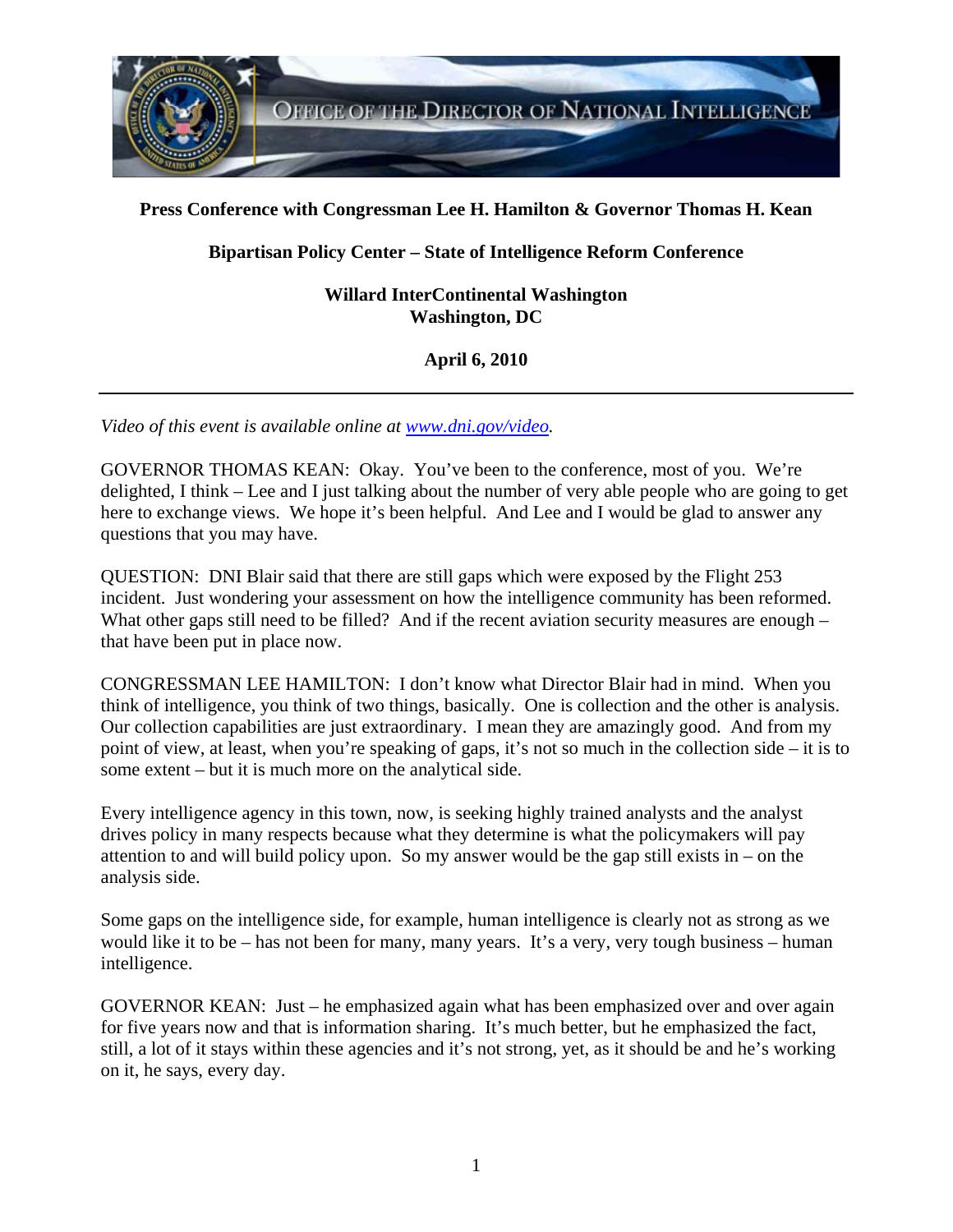And that's great because, I think from the time we looked in that report, information sharing is just about number one – if all these agencies don't have the information, can't put it together, then – well, it could go anywhere, but that's a very important gap that still needs to be worked on.

QUESTION: Given your expertise, what do you think the attack of the future is going to look like in the United States?

CONGRESSMAN HAMILTON: I'm sorry, if what'll happen?

QUESTION: What do you believe the attack of the future may look like in the United States? Is Christmas Day a good example of how the threat is evolving?

CONGRESSMAN HAMILTON: It's future –

GOVERNOR KEAN: What's the next attack going to look like? I don't think we can answer that very intelligently, but – because nobody knows – but you've got two kinds of attacks. One is the Christmas Day bomber kind of thing, which is an individual, probably backed by an organization, but an individual trying to do individual damage.

And then you have the 9/11-kind of thing, a massive plot to try and hurt a lot of people. In the worst kind of circumstances, it could involve biological or chemical or nuclear weapons. And we don't know. Al-Qaida, in the past, has tried to do something big, but now, it's morphed into all these different organizations around the world and we may get hit with these small suicide bombers or whatever.

CONGRESSMAN HAMILTON: I think most of us feel that the efforts we have made to degrade al-Qaida and the other extremist groups have been quite successful. And therefore, they do not have the capabilities to pull off a 9/11, in all likelihood. But as Tom says, there's a lot of guesswork here.

I think the major concerns of the intelligence community today are the lone wolf and more and more, homegrown terrorism. That involves the FBI more than it does the CIA, but of course, they have to work together on that. So what is the most likely source of attack? We have to be prepared against all kinds of attacks, obviously. But more and more, the focus of the intelligence community is coming on the small group, homegrown. And we do know that al-Qaida is recruiting Americans, people who speak English well.

QUESTION: On the DNI's authorities, you heard the previous DNI say he needs more authority, suggested a department of intelligence, a tenured position. You heard the current director it wasn't about authority, it was about getting support. And then you also heard other panelists make comments about it's too personality driven and that could be its downfall. How do you evaluate the DNI now and are there any changes you'd recommend?

GOVERNOR KEAN: First of all, personality's always going to be important. There always is in government. I mean, when you have to do things together, the idea of people that get along well together is enormously important. We got along very well together in the 9/11 Commission. If we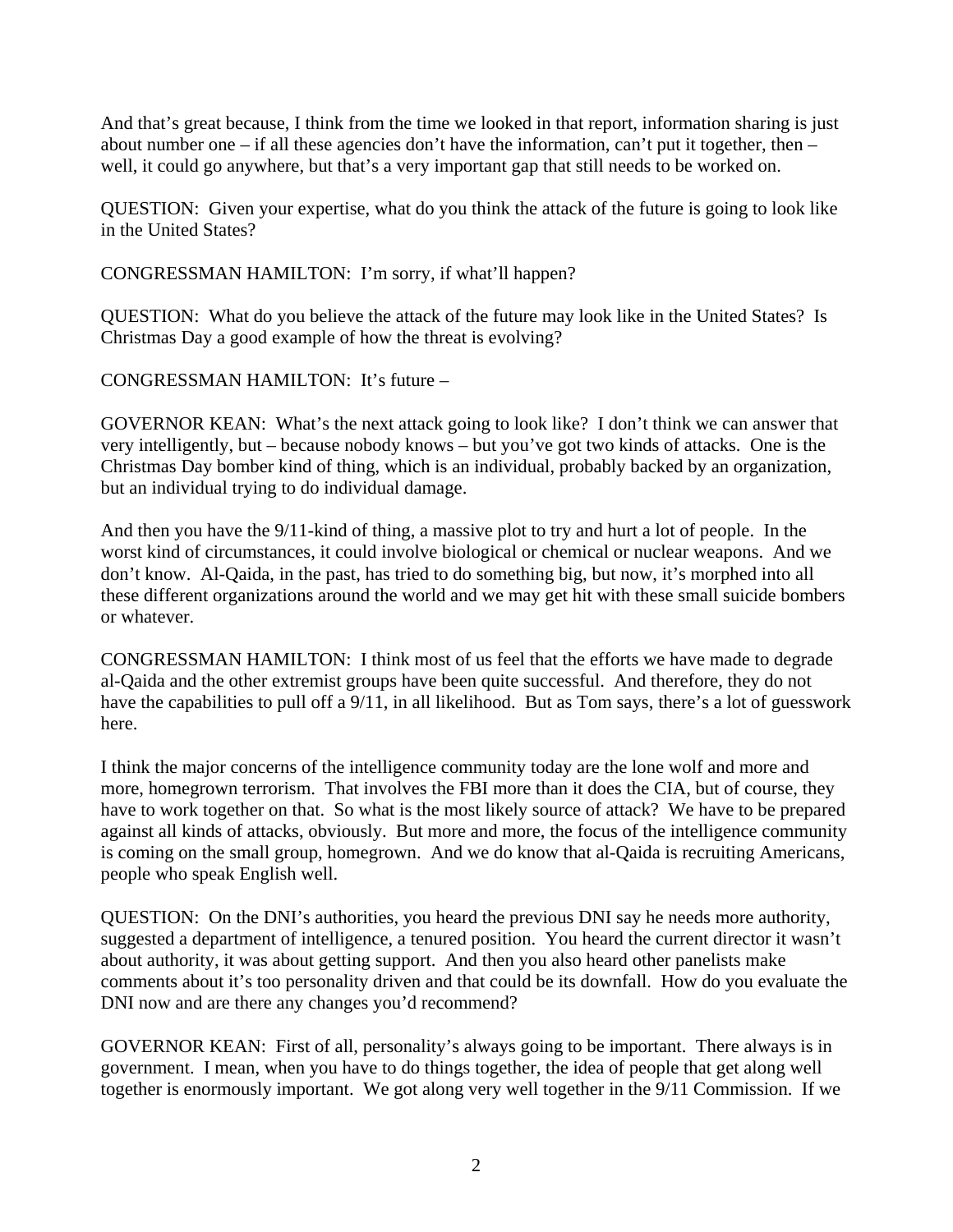hadn't as individuals, we probably couldn't have done the job. The same is true of people at any level of government.

But having said that, a strong DNI is, I believe, and I think Lee does also, absolutely essential to this whole effort. And whatever we have to do to strengthen the DNI, I think we ought to do. Now, whether it can be done internally with the authority of the president, whether there need to be some tweaks in the law, I just don't know at this point. But it's one of the questions, I think, we should examine following this conference.

CONGRESSMAN HAMILTON: I think you've got an ambiguous law and an ambiguous executive order. And particularly with regard to the law, it's a struggle for power. That is, each agency, since the law is not clear and the executive order is not as clear as we'd like it to be, will interpret the law and the executive order to their own advantage. And so you have a real turf war going on in the intelligence community.

You're not going to amend that law in the near term. It took us a long time to get a law passed. I don't see any evidence in the executive branch or the Congress that they are considering an amendment to the basic law. When you have that sort of a situation, you have – the only solution is the one Tom suggested. It has to be resolved by the president.

The president must resolve the ambiguity to the extent that it exists. And you can have a big argument about that. And he must make it, we hope, very clear that the DNI is the chief spokesman for the intelligence community, is the chief intelligence advisor in that he has the authority to get the job done. And that authority, principally, must be budget authority. There are other aspects to authority, but the key is budget.

QUESTION: Thank you. I'm sorry I've got to change my question on something I heard earlier. In light of the fact that you said that there's a growing concern with homegrown organizations or those who have entered into our shores but now are operating domestically.

Are we really looking at a situation where we're going to see far more domestic intelligence gathering than we've seen in the past? And do you two gentlemen have reservations? Where would you draw the line in terms of domestic intelligence gathering on our own citizens?

GOVERNOR KEAN: Well, I think as we become more concerned with homegrown terrorists, yes, we're going to be more focused on those groups, whether they be the – fall to the right, fall to the left, or whatever.

Having said that, one of the recommendations we made on the commission which we feel very, very strongly about, which was not implemented, is for a civil liberties commission that would be vested in the White House and with congressionally appointed – congressionally approved members and Senate confirmations.

And that group is supposed to look at every one of the proposals to strengthen internal surveillance, particularly, and judge it as to where the balance is. Are we still protecting civil liberties? Do we have to give away a little bit on civil liberties because of the nature of the threat? And if so, how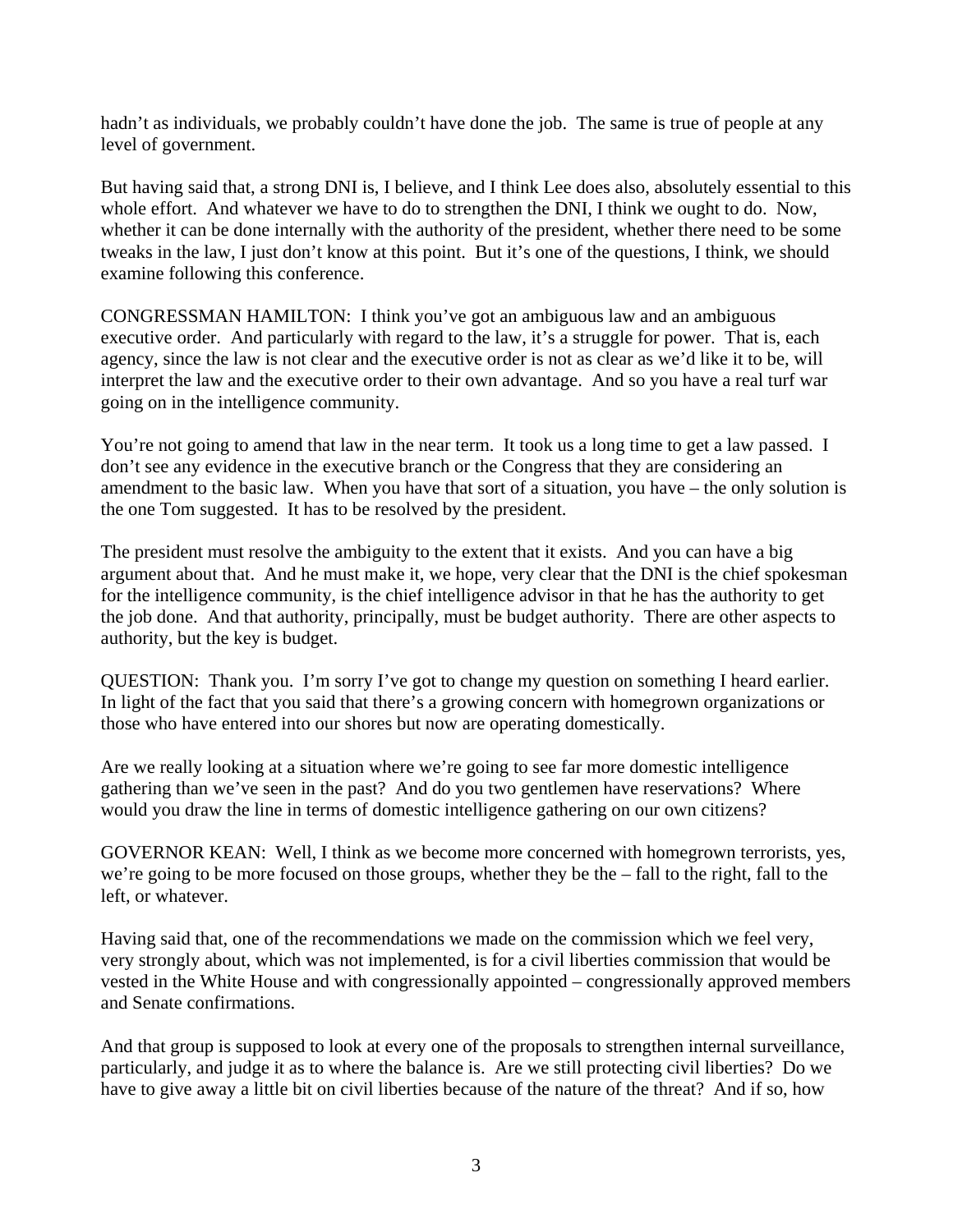much? But we need a spokesman out there for civil liberties. We have a lot of spokesmen for security.

QUESTION: (Inaudible, off mike.)

GOVERNOR KEAN: No, and that's one of the things that bothers us because the law is there, but the White House has yet to make any appointments for the civil liberties board. As soon as they make those appointments, the board will be in effect and start functioning, but it can't function without members.

CONGRESSMAN HAMILTON: I think the integration is the key between domestic and foreign – there's a very easy and mistaken analysis that domestic is here, intelligence and foreign intelligence is there. That's in part because we have the CIA that focuses on foreign and the FBI focuses on domestic.

The fact of the matter is, with terrorism today, you have to integrate the domestic and the foreign and that's the whole purpose of the DNI and the National Counterterrorism Center, to integrate that information coming from foreign sources and domestic sources and to be able to assure that the policymaker has information from both sources that is fully integrated.

QUESTION: Congressman Hamilton, could you clarify – you said you thought that the DNI should be the chief spokesman for the intelligence community? Does that mean that in the case of incidents like the Northwest flight incident or any terrorist incidents that might take place in the future, you would have preferred to see Dir. Blair out publicly explaining what the government and what the government had done and what the government had failed to do rather than the other various officials we saw during the latest incident?

CONGRESSMAN HAMILTON: It's really the official that has the most information at the time. I would think – I would describe the DNI as a chief spokesman. I don't know that I'd say he's the only chief spokesman. There could be many possible spokesmen. Look, his major role is the chief intelligence advisor to the president. Whether or not he's the spokesman in any given situation, I think, would depend upon the facts and who has the information.

In the case of the bomber that came into Detroit – potential bomber – the people who had the information initially were the people that apprehended him. And I think they have to be the spokesman at that point in time. If you're talking about what went wrong in that case, than perhaps the DNI would be the chief spokesman. But being the chief spokesman, I don't think, means the only spokesman, in my view. It might vary from case to case.

GOVERNOR KEAN: We didn't get a question, so it's going to be statement – (chuckles) – I think Lee agrees with – it came up several times today and it just wasn't – we didn't follow up, but we still feel very, very strongly about the need to reform congressional oversight. We do not think this will work – the whole system will work – since you can't find out about it because it's secret.

But Congress has the right to ask the questions. Congress has the oversight. When you have Homeland Security reporting to over 80 committees and you have no budget authority given to the